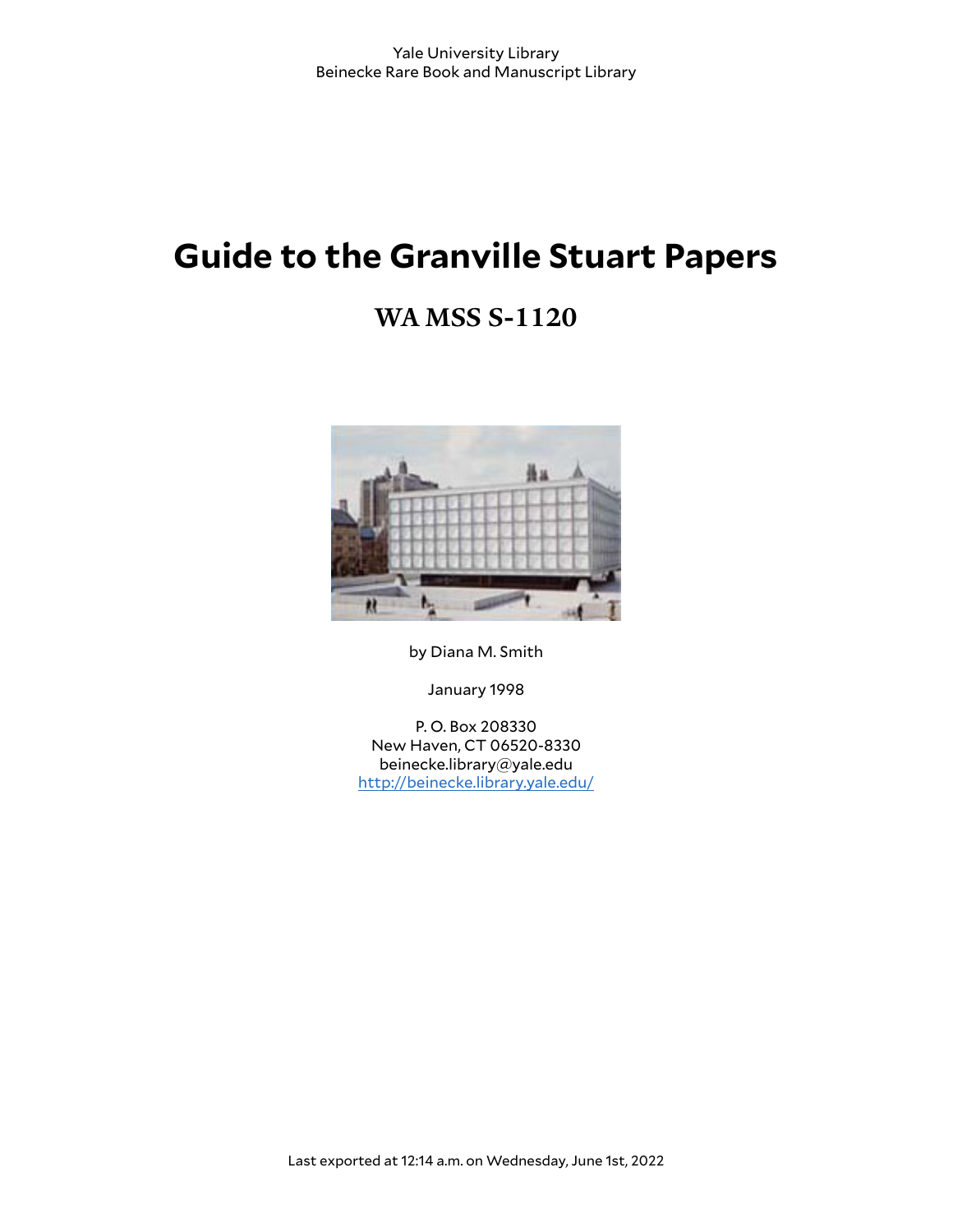# **Table of Contents**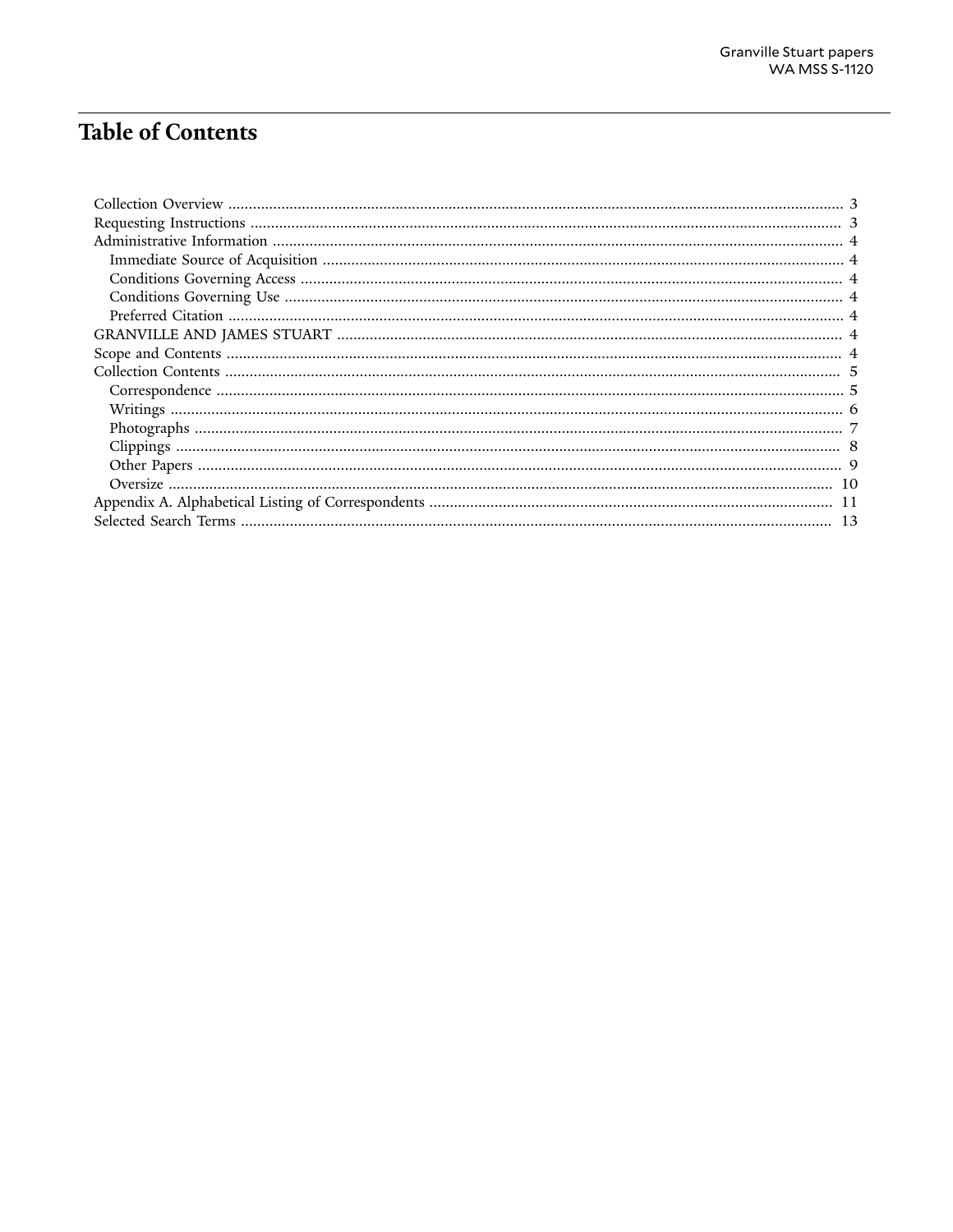### <span id="page-2-0"></span>**Collection Overview**

**REPOSITORY:** Beinecke Rare Book and Manuscript Library P. O. Box 208330 New Haven, CT 06520-8330 beinecke.library@yale.edu <http://beinecke.library.yale.edu/>

**CALL NUMBER:** WA MSS S-1120

- **CREATOR:** Stuart, Granville, 1834-1918
	- **TITLE:** Granville Stuart papers
	- **DATES:** [1864]-1918
- **PHYSICAL DESCRIPTION:** 0.2 linear feet (1 box)
	- **LANGUAGE:** English
	- **SUMMARY:** The papers consist of correspondence, writings, photographs, clippings and other papers relating to Granville and James Stuart and the early history of Montana. Much of the correspondence is dated 1916-1918 and consists of incoming letters and typewritten carbon copies of outgoing letters relating to information on Montana history, and Native American vocabularies. Principal correspondents include John E. Rees, Charles Kessler, William John McConnell, and Nelson Story. There are also short essays written by Granville Stuart and others on various episodes in Montana history, cabinet card photographs, of Granville Stuart and an Indian possibly identified as "Little Claw of a Grizzly Bear," and newspaper clippings on Henry Plummer and vigilantes. Other papers include a manuscript notice written by James Stuart calling for volunteers to join him in the Yellowstone, a manuscript appointment of James Stuart as captain of the expedition signed by ten men.
	- **ONLINE FINDING AID:** To cite or bookmark this finding aid, please use the following link: [https://](https://hdl.handle.net/10079/fa/beinecke.gran) [hdl.handle.net/10079/fa/beinecke.gran](https://hdl.handle.net/10079/fa/beinecke.gran)

#### <span id="page-2-1"></span>**Requesting Instructions**

To request items from this collection for use in the Beinecke Library reading room, please use the request links in the HTML version of this finding aid, available at <https://hdl.handle.net/10079/fa/beinecke.gran>.

To order reproductions from this collection, please send an email with the call number, box number(s), and folder number(s) to [beinecke.images@yale.edu.](mailto:beinecke.images@yale.edu)

Key to the container abbreviations used in the PDF finding aid:

- b. box
- f. folder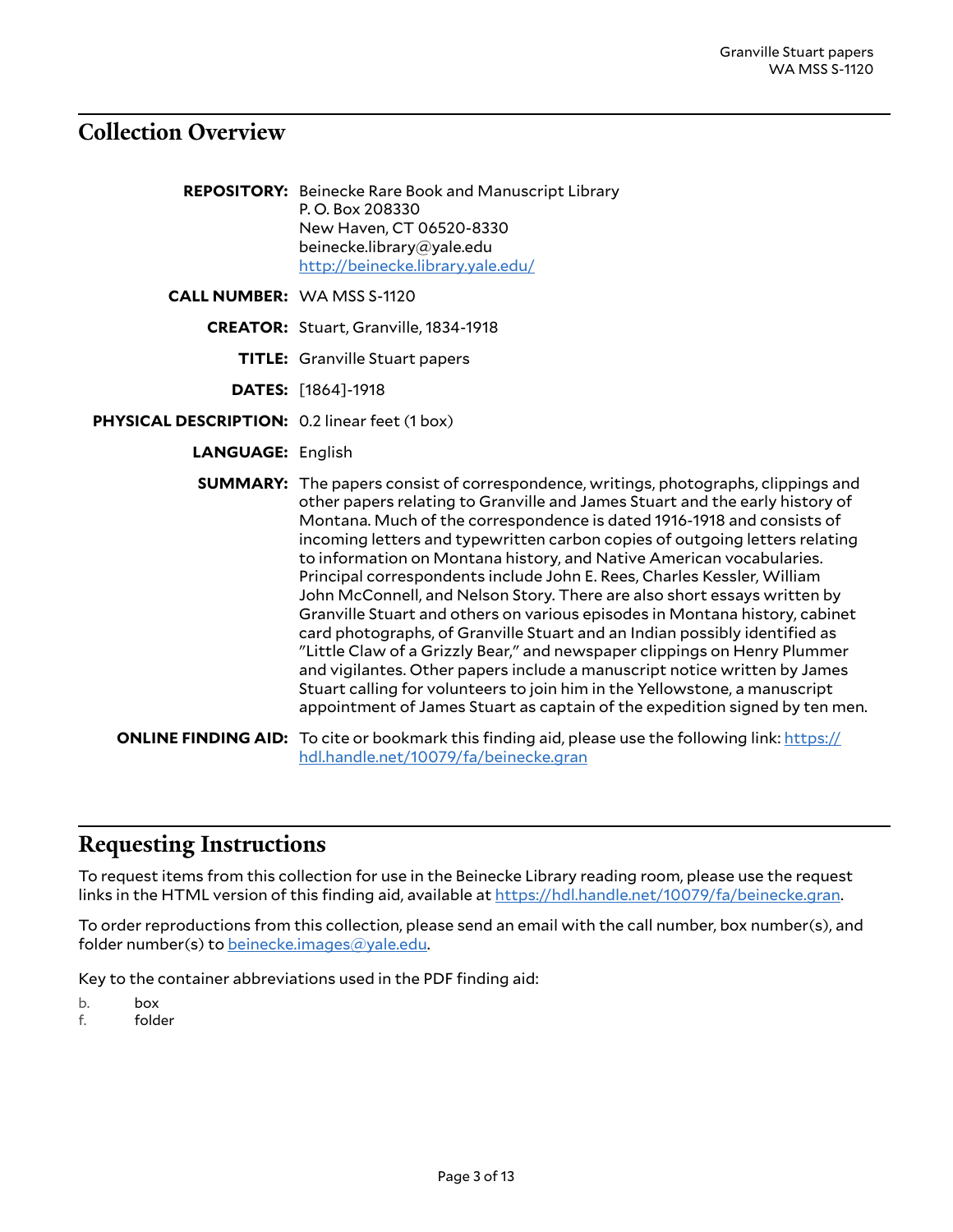# <span id="page-3-0"></span>**Administrative Information**

### <span id="page-3-1"></span>**Immediate Source of Acquisition**

Gift of Frederick W. Beinecke, 1971.

### <span id="page-3-2"></span>**Conditions Governing Access**

The materials are open for research.

### <span id="page-3-3"></span>**Conditions Governing Use**

The Granville Stuart Papers are the physical property of the Beinecke Rare Book and Manuscript Library, Yale University. Literary rights, including copyright, belong to the authors or their legal heirs and assigns. For further information, consult the appropriate curator.

### <span id="page-3-4"></span>**Preferred Citation**

Granville Stuart Papers. Yale Collection of Western Americana, Beinecke Rare Book and Manuscript Library, Yale University.

# <span id="page-3-5"></span>**GRANVILLE AND JAMES STUART**

Granville Stuart, born in Virginia, settled in Montana Territory with his brother James in 1857. Granville Stuart was a member of the Territorial Council and in the Legislature, was president of the Board of Stock Commissioners, the Historical Society of Montana, and the Society of Montana Pioneers. He was commissioned by the State Legislature in 1916 to write a history of Montana.

James Stuart, Granville Stuart's brother, moved to Montana Territory in 1857. In 1864, James was elected captain of a Yellowstone expedition (his second to the area) to prospect gold on the Yellowstone River and to fight Crow Indians.

### <span id="page-3-6"></span>**Scope and Contents**

The papers consist of correspondence, writings, photographs, clippings and other papers relating to Granville and James Stuart and the early history of Montana. Much of the correspondence is dated 1916-1918 and consists of incoming letters and typewritten carbon copies of outgoing letters relating to information on Montana history, and Native American vocabularies. Principal correspondents include John E. Rees, Charles Kessler, William John McConnell, and Nelson Story. There are also short essays written by Granville Stuart and others on various episodes in Montana history, cabinet card photographs, of Granville Stuart and an Indian possibly identified as "Little Claw of a Grizzly Bear," and newspaper clippings on Henry Plummer and vigilantes. Other papers include a manuscript notice written by James Stuart calling for volunteers to join him in the Yellowstone, a manuscript appointment of James Stuart as captain of the expedition signed by ten men.

The **appendix** contains an alphabetical listing of the correspondents.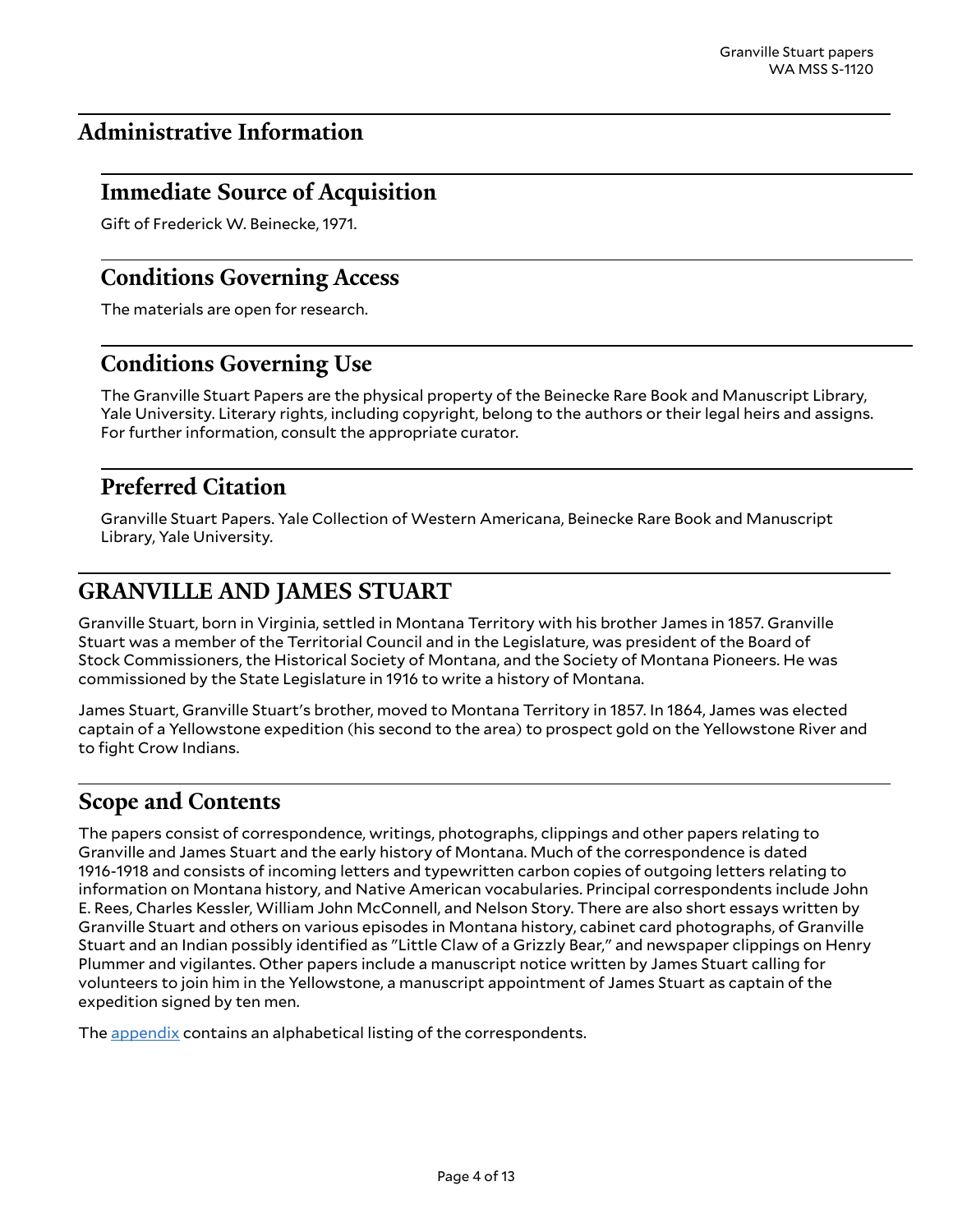# <span id="page-4-1"></span><span id="page-4-0"></span>**Collection Contents Correspondence**

| b. 1, f. 1 | Correspondence                                                                                                                                                                                                                           | 1879-87     |
|------------|------------------------------------------------------------------------------------------------------------------------------------------------------------------------------------------------------------------------------------------|-------------|
| b. 1, f. 2 | Correspondence                                                                                                                                                                                                                           | 1916 Jul 26 |
| b. 1, f. 3 | Correspondence<br>Letter of Dec 7 to W. A. Friend includes excerpts of articles and despatches in the<br>Montana Post, April-July 1865 about the "Massacres" at Ophir, typescript, carbon,<br>and a reproduction of a sketch of the town | 1917        |
| b. 1, f. 4 | Correspondence                                                                                                                                                                                                                           | 1918        |
| b. 1, f. 5 | Empty envelope addressed to Lottie C. Hickok c/o Mrs. Stuart                                                                                                                                                                             | 1889 Aug 2  |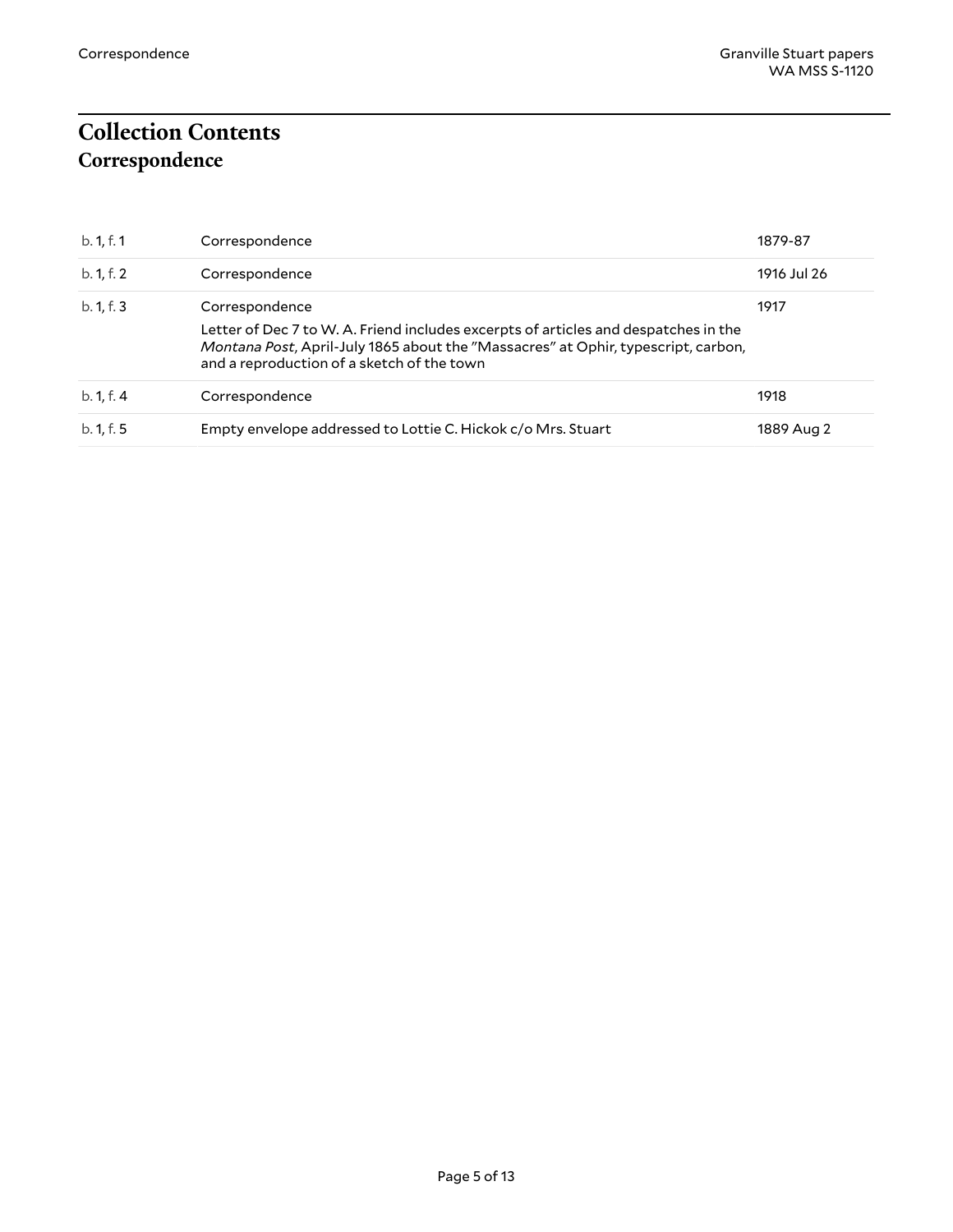# <span id="page-5-0"></span>**Writings**

| b. 1, f. 6  | Basler, E.R. "The Pioneers of Pioneer," typescript, carbon, corrected<br>Accompanied by an ALS from Basler dated 1917 Apr 17, and a typescript letter, | [1917]     |
|-------------|--------------------------------------------------------------------------------------------------------------------------------------------------------|------------|
|             | carbon from Granville Stuart dated 1917 May 7                                                                                                          |            |
| b. 1, f. 7  | Driscol, Dennis. "Story of Corporal Dennis Driscol," holograph manuscript in Mrs.<br>Granville Stuart's hand                                           | n.d.       |
| b. 1, f. 8  | McConnell, W[illiam]. J. "The Mullan Wagon Road," typescript                                                                                           | 1917 Jan 1 |
|             | Accompanied by a TLS from McConnell dated 1917 Jun 11                                                                                                  |            |
| b. 1, f. 9  | Reynolds, Joseph. "Indian Rock," manuscript                                                                                                            | n.d.       |
|             |                                                                                                                                                        |            |
| b. 1, f. 10 | Stuart, Granville. "Description of the Gun Owned by Henry Plummer," typescript,<br>carbon                                                              | n.d.       |
|             | Accompanied by holograph notes by Mrs. Granville Stuart                                                                                                |            |
| b. 1, f. 11 | Stuart, Granville. "Discovery of Gold in Montana," typescript and typescript<br>carbon. Incomplete: pp. 1-2, 17-19                                     | n.d.       |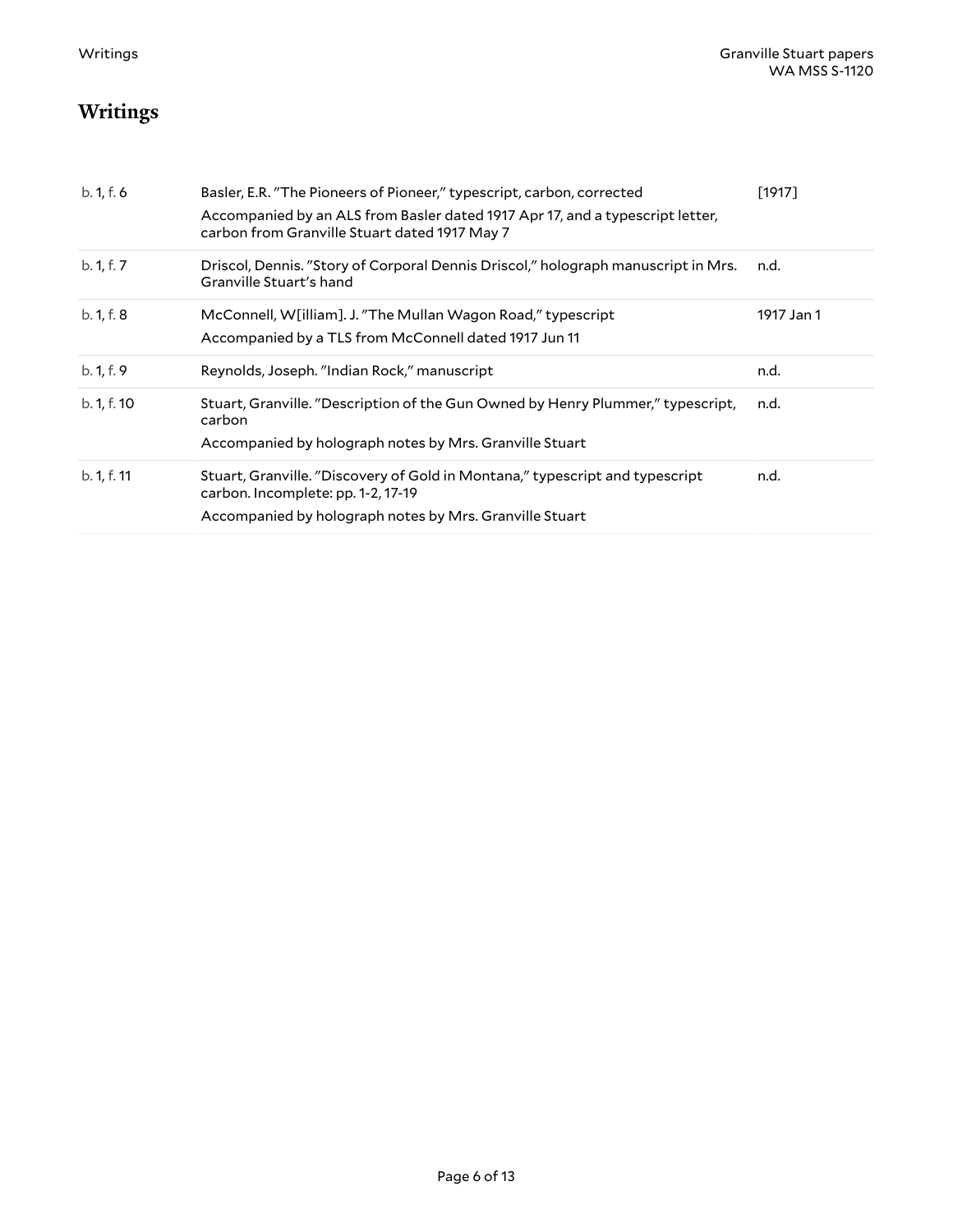# <span id="page-6-0"></span>**Photographs**

| b. 1, f. 12 | [Granville Stuart], cabinet card photograph<br>Pencilled note on back reads "J. F. Ritchey, Garnet, Mont." Accompanied by a<br>photographic plate of Stuart | n.d. |
|-------------|-------------------------------------------------------------------------------------------------------------------------------------------------------------|------|
| b. 1, f. 13 | [Little Claw of a Grizzly Bear?], cabinet card photograph<br>Sunbeam Studio, Helena, M.T.                                                                   | n.d. |
| b. 1, f. 14 | Negative print of six scenes of [Virginia City, Montana?]                                                                                                   | n.d. |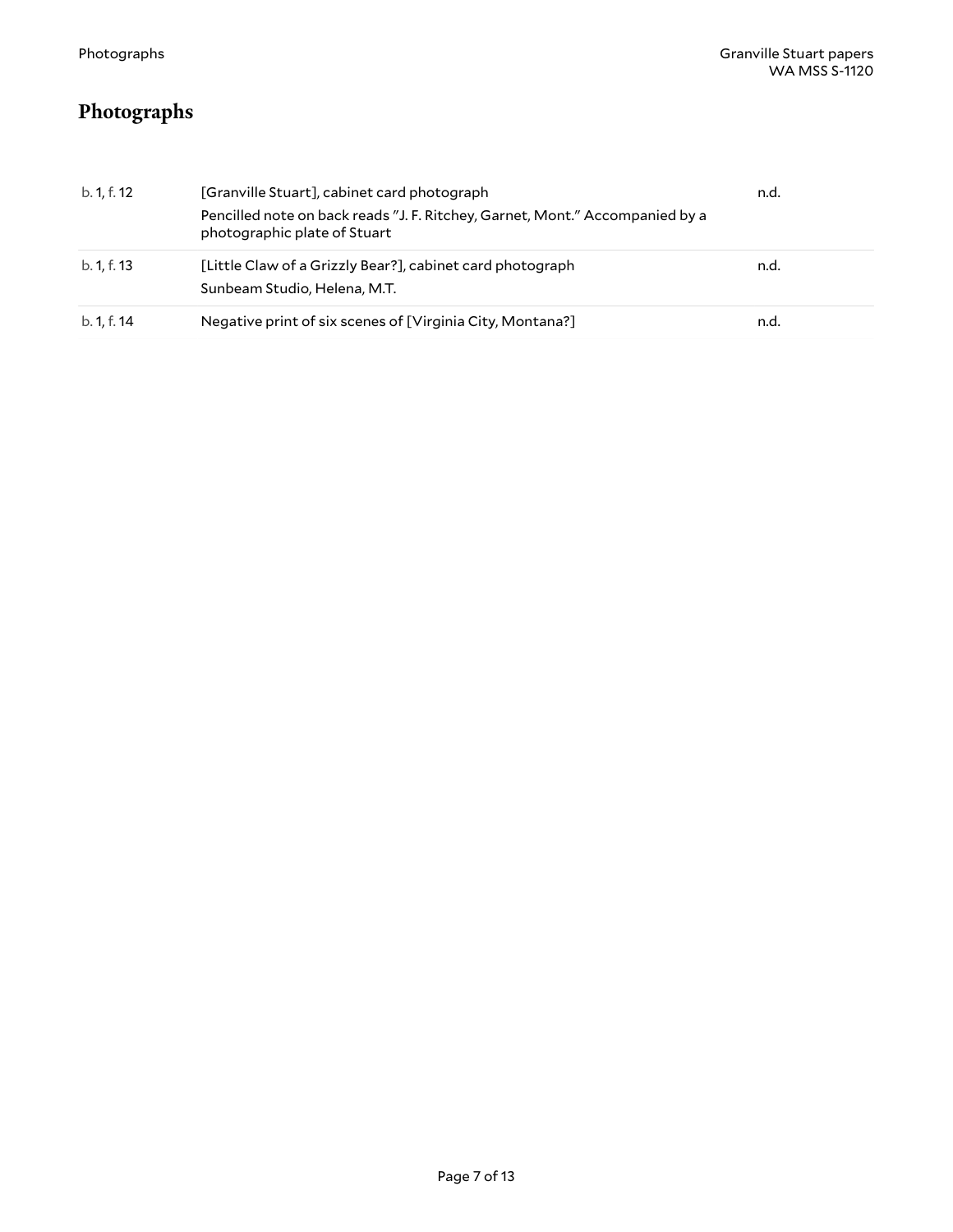# <span id="page-7-0"></span>**Clippings**

|             | Rheem, W. C. "Henry Plummer, The Notorious Road Agent of Montana"<br>See: Oversize, broadside folder 20                   | n.d.          |
|-------------|---------------------------------------------------------------------------------------------------------------------------|---------------|
|             | Rheem, W. C. "Moore and Reeves. A Brace of Early Day Desperadoes" Holiday<br>Herald<br>See: Oversize, broadside folder 21 | [1882]        |
| b. 1, f. 15 | Unidentified. "The Butchery a Foregone Conclusion"                                                                        | $[1876$ Jul?] |
|             | Unidentified. "Vigilantes of Montana"<br>See: Oversize, broadside folder 22                                               | n.d.          |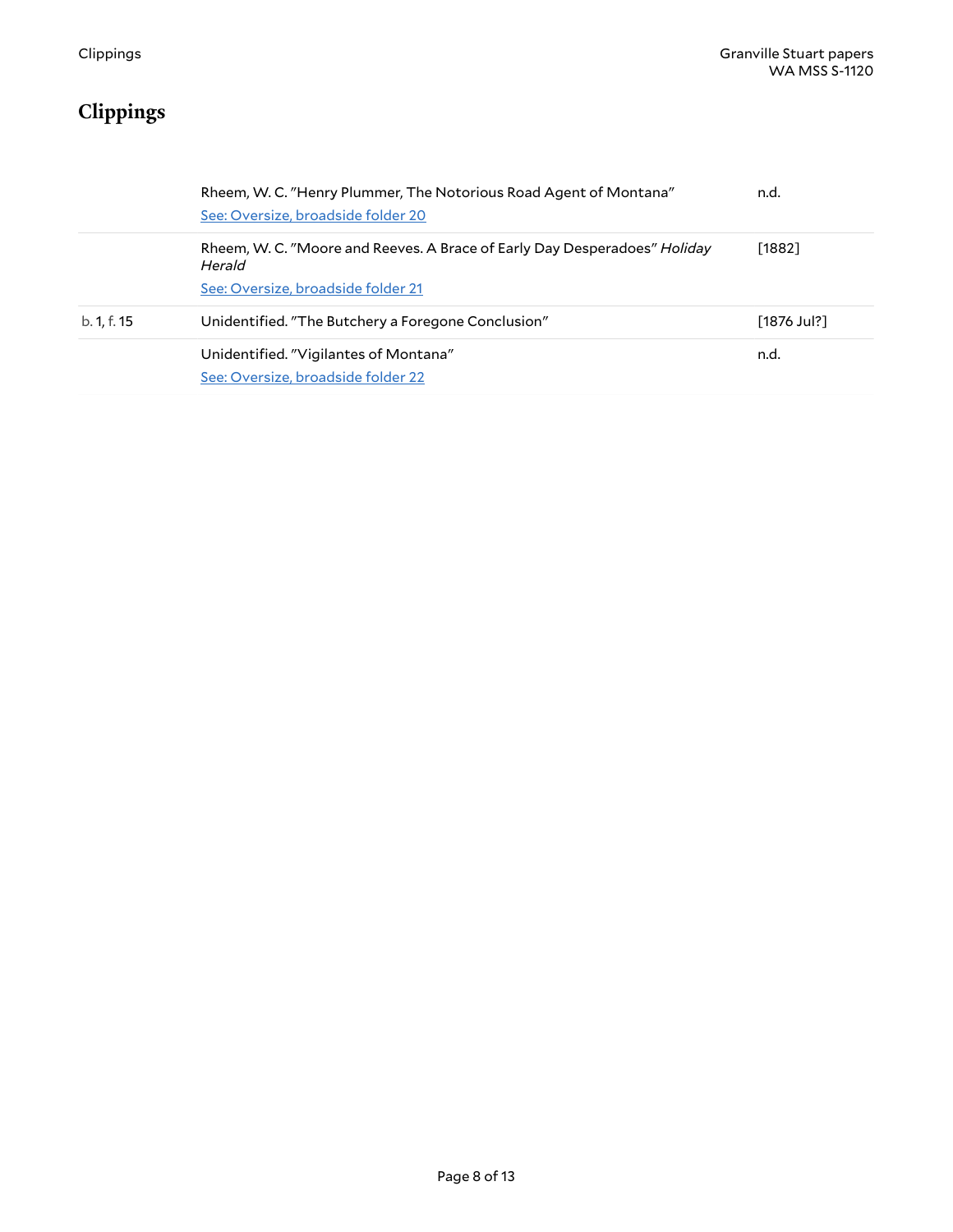# <span id="page-8-0"></span>**Other Papers**

| b. 1, f. 16 | Stuart, James. Manuscript notice, signed, concerning a trip to prospect on the<br>Yellowstone River and make war on the Crows           | [1864 Feb 15] |
|-------------|-----------------------------------------------------------------------------------------------------------------------------------------|---------------|
| b. 1, f. 17 | Manuscript appointment of James Stuart as captain of expedition to prospect for [1864?]<br>gold and secure town sites, signed by 14 men |               |
|             | Accompanied by a revised version                                                                                                        |               |
|             | "Rules for Markers," manuscript signed by Granville Stuart, Capt. Deer Lodge Rifle<br>Team and B. N. Tatem, Capt. Helena Rifle Team     | [187–?]       |
|             | See: Oversize, broadside folder 23                                                                                                      |               |
| b. 1, f. 18 | Unidentified. Manuscript notes on remedies for stomach cramps                                                                           | n.d.          |
| b. 1, f. 19 | "E." Later manuscript note regarding a life sketch of "Stewart"                                                                         | n.d.          |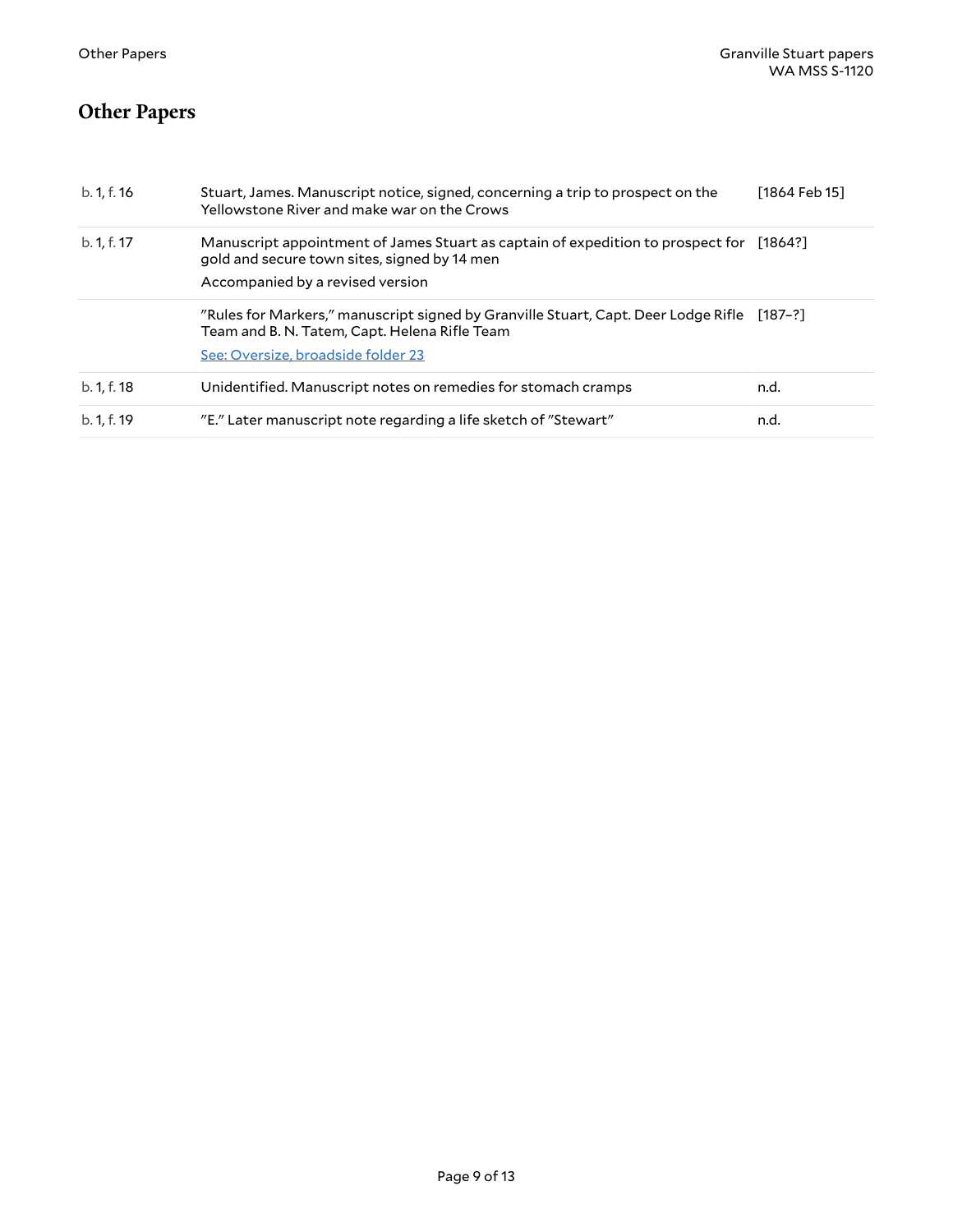## <span id="page-9-0"></span>**Oversize**

<span id="page-9-4"></span><span id="page-9-3"></span><span id="page-9-2"></span><span id="page-9-1"></span>

|                   | b. bsd, folder 20 Rheem, W. C. "Henry Plummer, The Notorious Road Agent of Montana," clipping                                               | n.d.   |
|-------------------|---------------------------------------------------------------------------------------------------------------------------------------------|--------|
| b. bsd, folder 21 | Rheem, W. C. "Moore and Reeves. A Brace of Early Day Desperadoes" Holiday<br>Herald clipping                                                | [1882] |
|                   |                                                                                                                                             | n.d.   |
| b. bsd. folder 23 | "Rules for Markers," manuscript signed by Granville Stuart, Capt. Deer Lodge Rifle [187-?]<br>Team and B. N. Tatem, Capt. Helena Rifle Team |        |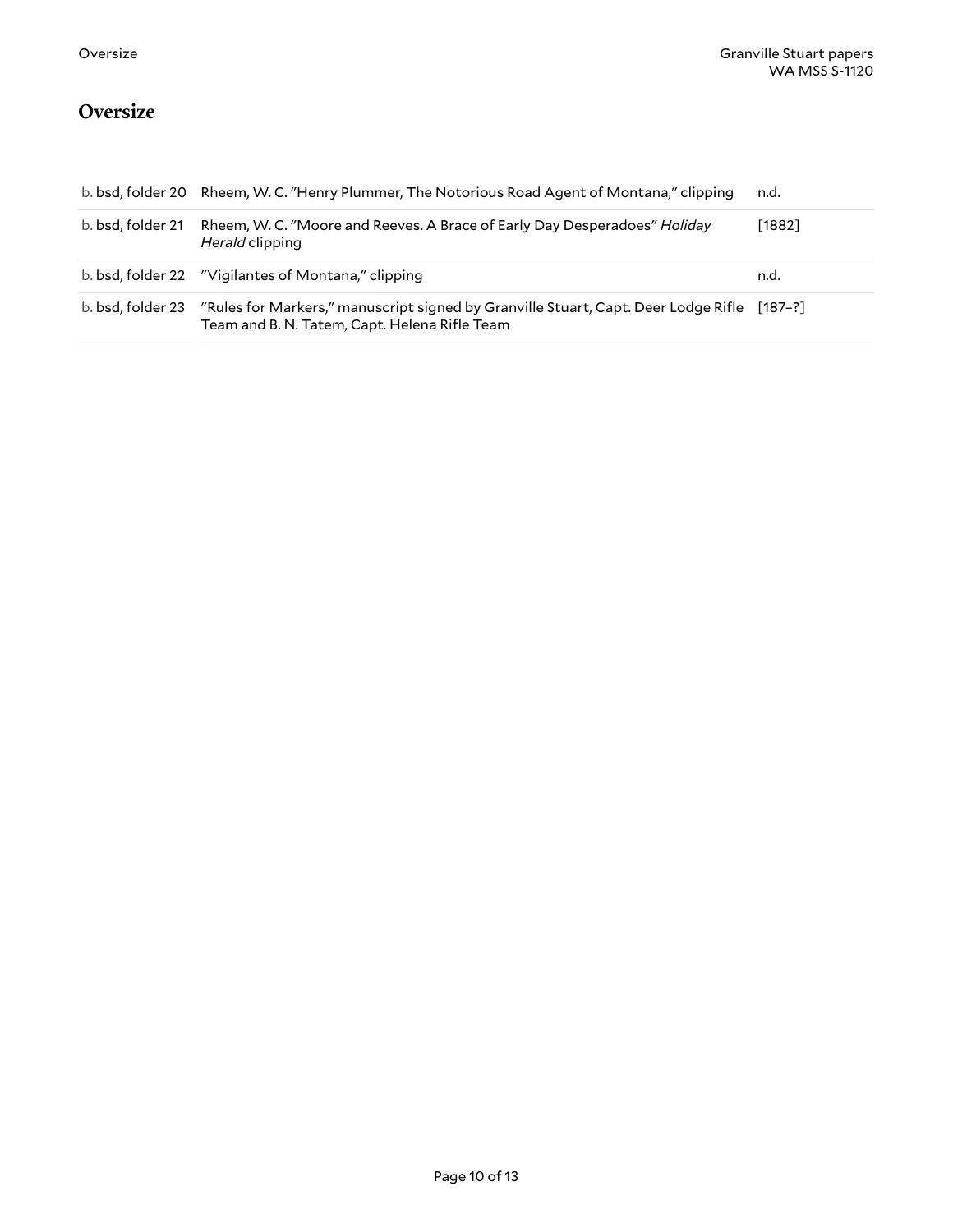#### <span id="page-10-0"></span>**Appendix A. Alphabetical Listing of Correspondents**

- -Incoming
- - -Basler, E. R. ALS (see his "Pioneers of Pioneer" in Writings) -1917 Apr 17
- - -Bishop, Jean F. ALS -1917 Mar 10
- - -Garver, Frank Harmon. TLS -1917 Nov 23
- - -Hedges, Cornelius. TLS -1917 Nov 24
- - -Hickok, Lottie C., empty envelope addressed to -1889 Aug 2
- - Hoffman, C. W. ALS -1918 May 6
- - -McConnell, William John
- - -Typescript letter, carbon -1917 May 21
- - -TLS (see his "The Mullan Wagon Road" in Writings) -1917 Jun 11
- - -McCulloh, Robert L. TLS -1916 Jul 26
- - -Quivey, Addison M., ALS -1880 Jul 8
- - -Rees, John E.
- - -TLS - -1917 Jun 3
- - -TLS to Mrs. Stuart -1917 Jun 4
- - -TLS to Mrs. Stuart -1918 Apr 8
- - -TLS - -1918 May 17
- - -TLS to Mrs. Stuart -1918 Nov 8
- - -Steel, William Gladstone. TLS -1917 Apr 21
- - -Stuart, James (nephew of Granville). TLS -1917 Feb 7
- - -Stuart, Thomas. ALS -1879 Feb 11
- - -Vivian, T. J., ALS -1887 Apr 11
- - -Weaver, David B. TLS to Mrs. Stuart -1918 Nov 18
- -Outgoing (All typescript carbons)
- - -Basler, E. R. (see his "Pioneers of Pioneer" in Writings) -1917 May 7
- - -Friend, W. A. -1917 Dec 7
- - -Garver, Frank Harmon -1917 Nov 26
- - -Hedges, Cornelius, Jr. -1917 Nov 26
- - -Houstan, Mrs. E. L. -1918 Jan 8
- - -Kessler, Charles -1918 Sep 18
- - - - -1918 Jan 3
- - - - -1918 Jan 9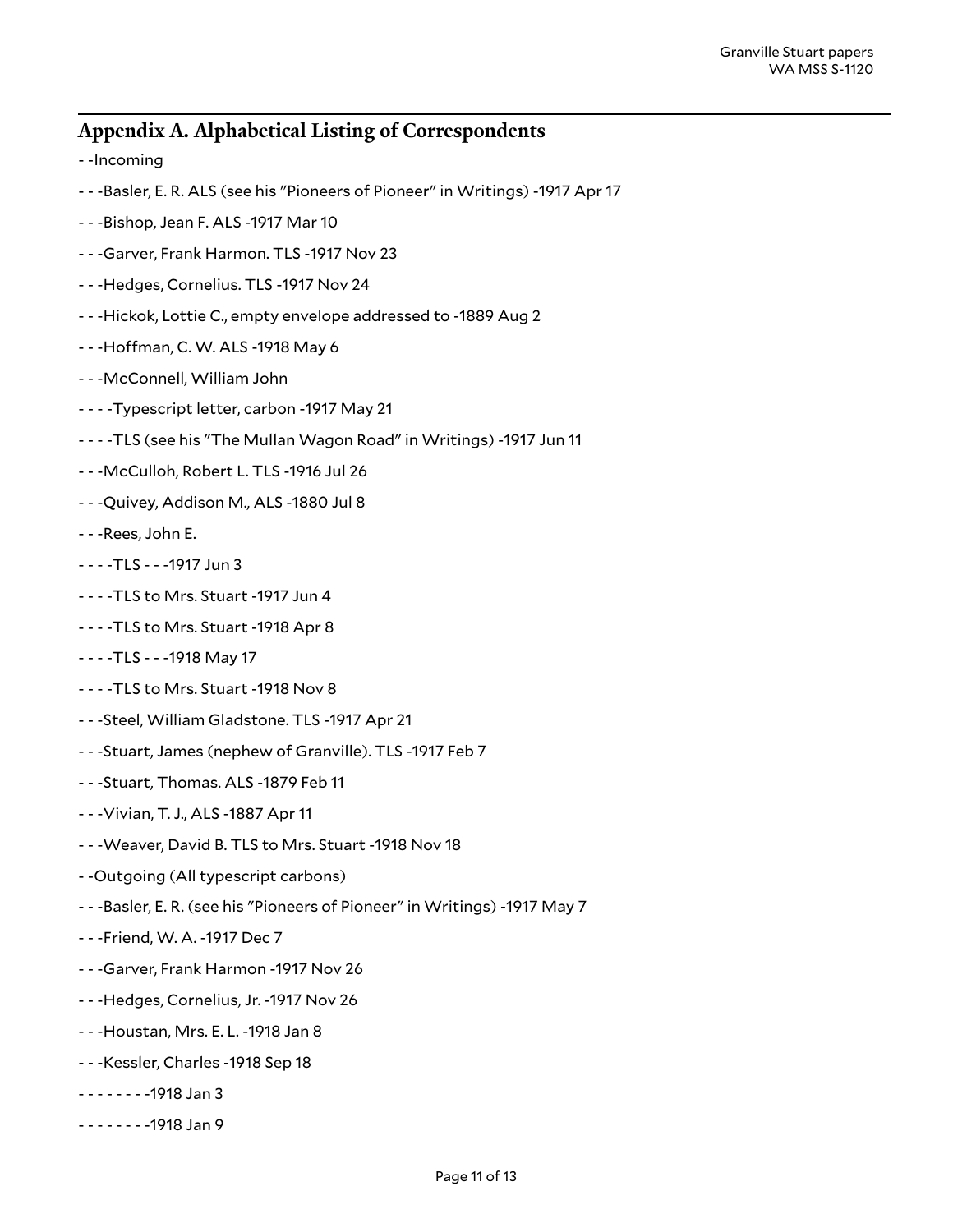- - - - -1918 Jan 14
- - -McConnell, William John -1917 Jun 15
- - -Rees, John E. -1917 May 25
- - -Signed by Mrs. Granville Stuart -1917 Jun 1
- - - - -1917 Jun 8
- - - - -1917 Sep 18
- - - - -1918 Apr 11
- - - - -1918 Apr 22
- - - - -1918 May 20
- - -Steel, William Gladstone -1917 Jun 16
- - -Story, Nelson -1918 May 20 -
- - - - -1918 Jun 19
- - -Weaver, David B. Signed by Mrs. Stuart -1918 Jul 15